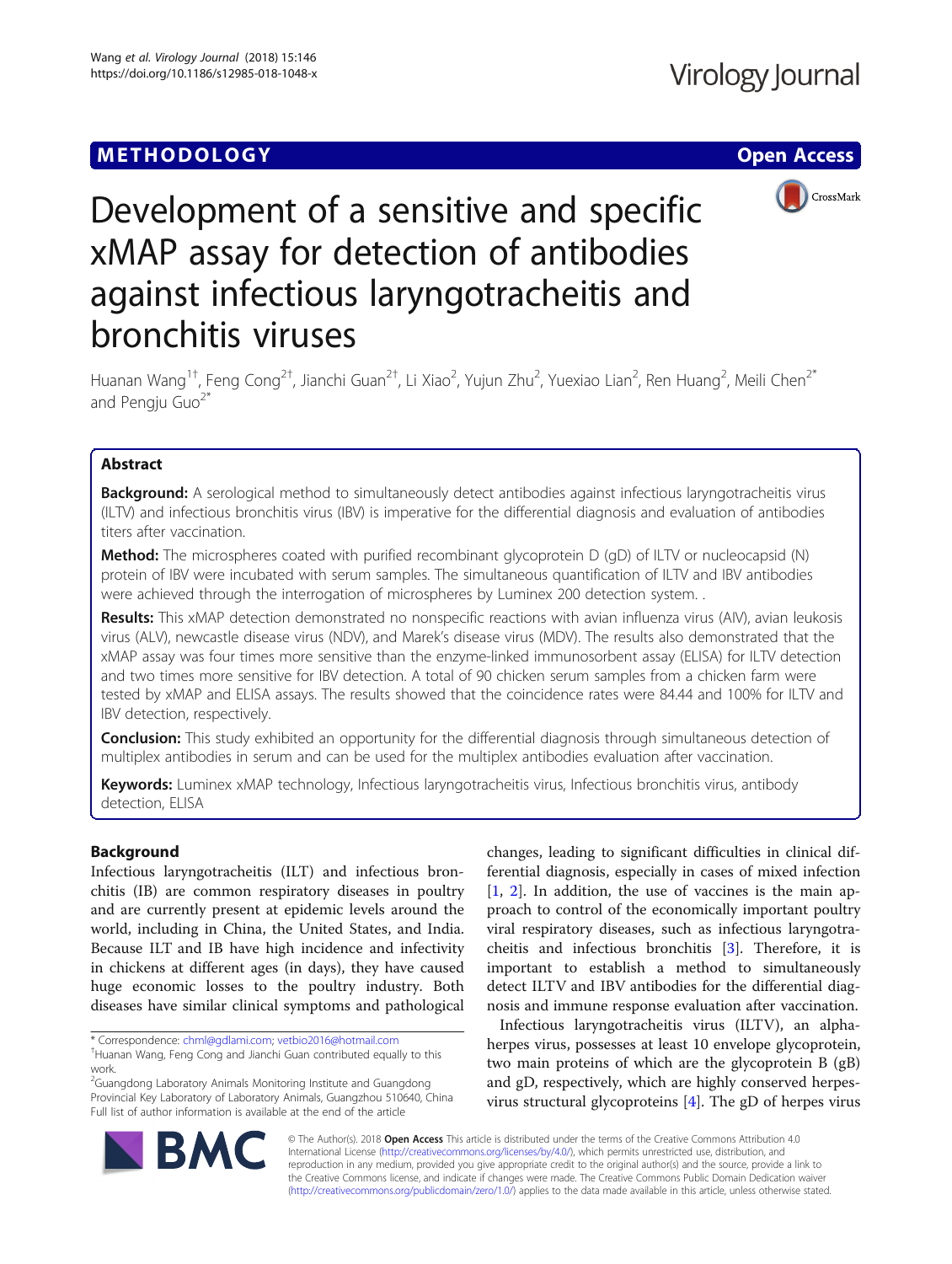has an important role by binding to the host receptors  $[1, 5]$  $[1, 5]$  $[1, 5]$  $[1, 5]$  $[1, 5]$ . The gD protein has been demonstrated to be a candidate antigen for recombinant vaccines [\[6](#page-6-0), [7\]](#page-6-0). The infectious bronchitis virus (IBV) genome encodes four major structural proteins: the spike glycoprotein (S), the membrane glycoprotein (M), the nucleocapsid (N) protein, and the envelope or small membrane protein (E) [[8\]](#page-6-0). The N protein is thought to be an appropriate diagnostic reagent for antibody detection [\[9](#page-6-0)]. In this study, gD and N proteins were selected as antigen molecules for the diagnosis of ILT and IB.

At present, the methods used for the diagnosis and effect evaluation of vaccine immunity of avian respiratory diseases primarily include virology detection, serological detection, and molecular biological detection. Traditional methods, such as virus isolation, animal inoculation experiments, ELISA, hemagglutination (HA), and hemagglutination inhibition (HI) assays are characterized by complex procedures and long periods of time required for diagnosis. Despite its unique, sensitive, simple features and rapidity, polymerase chain reaction (PCR) is unable to meet the requirements for high-flux quarantine and is not favorable for the urgent screening of bulk samples. Therefore, it is imperative to establish a new technology for the effect evaluation of vaccine immunity and the rapid differentiation or correct identification of important avian respiratory diseases.

A new high-flux detection technology, flexible xMAP  $(x = Unknown, MAP = Multi-Analyte Profiling)$  assay, uses variously colored polystyrene beads that is carboxylated to allow covalent coupling of protein. Conjugated beads can be used to capture specific antibodies in serum, and a fluorescent secondary antibody is incubated to bind to the captured serum antibodies. A red laser is used to determine the color of the bead and a green laser to detect fluorescence intensity of bound secondary antibodies through the Luminex 200 detection system [\[10\]](#page-6-0). This method is applicable for the simultaneous and rapid detection of multiplex pathogen's antibodies, with simple operation and high accuracy that are superior to conventional methods. In this study, a method employing Luminex xMAP technology to simultaneously detect ILTV and IBV antibodies in serum was established, optimized and used for the differential diagnosis of IBV and ILTV. This assay can also be used to simultaneous monitoring of IBV and ILTV antibody levels for the evaluation of immunity after vaccination.

## Results

# Establishment of singleplex xMAP detection for ILTV and IBV

A singleplex xMAP for ILTV was established by testing six concentrations of the ILTV gD envelope protein (2.5 μg, 5 μg, 10 μg, 20 μg, 40 μg, and 80 μg per  $5 \times 10^5$ )

magbeads), seen in Table 1. The P/N value is the ratio of MFI (Median Fluorescence Intensity) value between the positive sample and negative sample. The optimal conjugation protein concentration was 2.5 μg per  $5 \times 10^5$  magbeads for singleplex xMAP detection of ILTV. The mean P/N value under the condition was 10.18.

A singleplex xMAP for IBV was established by testing six concentrations of the IBV N envelope protein (3 μg, 6 μg, 12 μg, 24 μg, 48 μg, and 96 μg per  $5 \times 10^5$  magbeads), seen in Table [2](#page-2-0). The P/N value is the ratio of MFI value between the positive sample and negative sample. The optimal conjugation protein concentration was 12 μg per  $5 \times 10^5$  magbeads for singleplex xMAP detection of IBV. The mean P/N value under the condition was 17.16.

# Establishment of duplex xMAP for simultaneous detection of ILTV and IBV

Based on the results in Tables 1 and [2](#page-2-0), the optimum serum dilution ratio for ILTV and IBV were 1:25 and 1:100, respectively. When singleplex xMAP assay was performed. To determine the optimal serum dilition ration for simultaneous detection of ILTV and IBV, a serial serum dilutions from the range of 1:25 to 1:200 were prepared and were incubated with ILTV and IBV antigen conjugated microspheres. From the P/N values showed in Fig. [1](#page-2-0), it is obvious that the optimal serum dilution ratio for duplex xMAP assay was 1:100.

#### Determination of threshold

The threshold is considered as the sum of the average plus three times of standard deviation, which is also named cut-off value. To determine the threshold of xMAP assay for ILTV and IBV, 32 special pathogen free chicken serum samples at 1:100 dilution were used to obtain the average MFI value and standard deviation. From the Table [3](#page-3-0), it showed that the threshold of ILTV and IBV detection were 154.95 and 266.75, respectively.

#### Specificity of xMAP assay for ILTV and IBV

The results in Figs. [2](#page-3-0) and [3](#page-3-0) demonstrated that xMAP duplex assay for ILTV and IBV has a high specificity since there were no cross-reactions with serum positive for other avian diseases, such as avian influenza virus

Table 1 P/N values for ILTV antibody xMAP detection

| Serum dilution Coating antigen dilutions ( $\mu$ g/5 $\times$ 10 <sup>5</sup> beads) |       | Average |       |       |      |      |      |
|--------------------------------------------------------------------------------------|-------|---------|-------|-------|------|------|------|
|                                                                                      | 25    | 5       | 10    | 20    | 40   | 80   |      |
| 1:25                                                                                 | 16.84 | 8.41    | 11.18 | 10.15 | 6.87 | 322  | 9.44 |
| 1:50                                                                                 | 10.47 | 6.26    | 8.54  | 7.39  | 4.43 | 2.70 | 6.63 |
| 1:100                                                                                | 8.30  | 5.07    | 5.84  | 6.11  | 4.07 | 2.69 | 5.35 |
| 1:200                                                                                | 5.14  | 3.88    | 4.83  | 4.55  | 297  | 221  | 3.93 |
| Average                                                                              | 10.18 | 5.90    | 7.60  | 7.05  | 459  | 2.70 |      |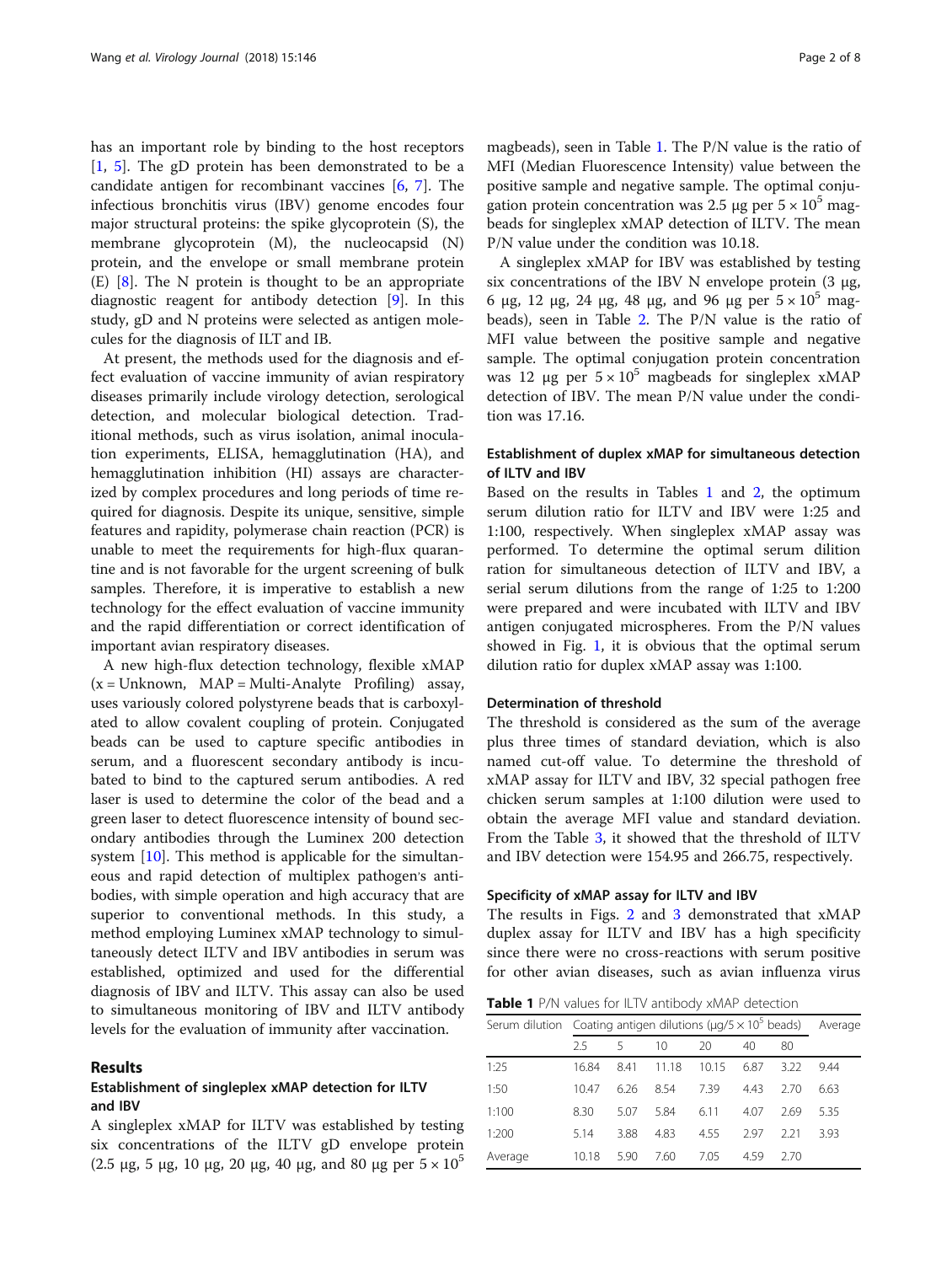<span id="page-2-0"></span>Table 2 P/N values for IBV antibody xMAP detection

| Serum dilution Coating antigen dilutions ( $\mu$ g/5 × 10 <sup>5</sup> beads) Average |       |       |       |       |       |      |       |
|---------------------------------------------------------------------------------------|-------|-------|-------|-------|-------|------|-------|
|                                                                                       | 3     | 6     | 12    | 24    | 48    | 96   |       |
| 1:50                                                                                  | 13.16 | 1467  | 1753  | 14.75 | 16.30 | 1330 | 1495  |
| 1:100                                                                                 | 12.23 | 1815  | 16.44 | 16.07 | 18.83 | 1766 | 16.57 |
| 1:200                                                                                 | 13.41 | 17.07 | 1773  | 14.63 | 1516  | 1752 | 1592  |
| 1:400                                                                                 | 1159  | 1472  | 16.93 | 11.88 | 12.30 | 1490 | 13.72 |
| Average                                                                               | 12.60 | 16.15 | 17.16 | 14.33 | 1565  | 1585 |       |

(AIV), avian leukosis virus (ALV), newcastle disease virus (NDV), and Marek's disease virus (MDV).

#### Repeatability of xMAP assay for ILTV and IBV

Intra-assay repeatability experiments showed that the coefficient of variation (CV) was 5.09% for ILTV and 8.05% for IBV. Inter-assay repeatability experiments showed that the CV was 8.11% for ILTV and 9.48% for IBV. All CVs were less than 10%, indicating that the method has high repeatability. The results were shown in Tables [4](#page-4-0) and [5](#page-4-0).

# Comparison of xMAP assay with ELISA using clinical samples

The sensitivities of xMAP and ELISA were compared using 1:50 to 1:3200 ILTV-positive sera and 1:100 to 1:6400 IBV-positive sera. The results showed that xMAP detected ILTV-positive sera at 1:1600 and IBV-positive sera at 1:3200, while ELISA detected ILTV-positive sera at 1:400 and IBV-positive sera at 1:1600 (see Table  $6$ ).

To compare duplex xMAP assay with ELISA for ILTV/IBV detection, 90 chicken serum samples from a chicken farm in Huizhou, China were used and the results are shown in Table [7.](#page-5-0) For ILTV, xMAP detected



76 positive cases whereas ELISA detected 69 positive cases; among them, 67 samples were detected positive by xMAP assay and ELISA. All 90 samples were detected as positive for IBV by both methods.

## **Discussion**

IB, an acute infectious disease characterized by acute watery diarrhea, kidney necrosis, and high mortality, is caused by IBV. Thus far, IB has resulted in economic losses to the poultry industry in various countries [\[8](#page-6-0), [11](#page-6-0)]. IBV infects chickens at different ages. Chicks infected with IBV are characterized by noisy breathing, panting, sneezing, nasal fluid, and other symptoms; furthermore, laying hens exhibit significantly reduced egg production, broilers exhibits low growth and bad meat quality, and breeding hens exhibit significantly reduced breeding efficiency [[12\]](#page-7-0). ILT is an acute, contact respiratory infectious disease in chickens. Chickens infected with ILT are characterized by nasal fluid, conjunctivitis, panting, coughing, and the production of bloody mucus, as well as swelling, erosion, necrosis, and extensive bleeding in the throat after analysis; laying hens exhibit reduced egg production or even no production, as well as poor egg quality [[13\]](#page-7-0). The disease spreads rapidly and has a wide distribution. The high mortality rate  $($  > 70%) results in huge economic losses to the poultry industry [\[4](#page-6-0)]. Given the similar clinical symptoms between ILT and IB, the development of diagnoses for both diseases is significant.

This is the first case report of differential diagnosis of ILTV and IBV with xMAP assay. Luminex xMAP assay is an emerging technology that uses small carboxylated polystyrene microspheres that are internally dyed with both a red and an infrared fluorophore [\[14](#page-7-0)]. By changing the ratio of the two fluorophores, it is possible to distinguish up to 100 different color-coded microsphere sets, and each microsphere set may be coupled with a different biological probe. The microspheres are detected and characterized by a dedicated flow cytometer [\[15](#page-7-0)]. The Luminex xMAP technology is useful for many different applications. One review describes the use of this technology for the multiplex detection of viral, bacterial, parasitic, and fungal agents using the microsphere-based multiplex nucleic acid assay (MBMNA) and the microsphere-based multiplex immunoassay (MBMI) [[16\]](#page-7-0). MBMIs are typically biochemical tests that allow the detection or measurement of the concentration of a protein in a solution via an antibody or immunoglobulin [[17\]](#page-7-0). MBMIs are often used in the diagnosis of various pathogens, such as human papillomavirus and human cytomegalovirus, to detect antibodies in serum samples [[18](#page-7-0)–[20](#page-7-0)]. The advantages of this technology are its simple operation, high accuracy, and reduction in the number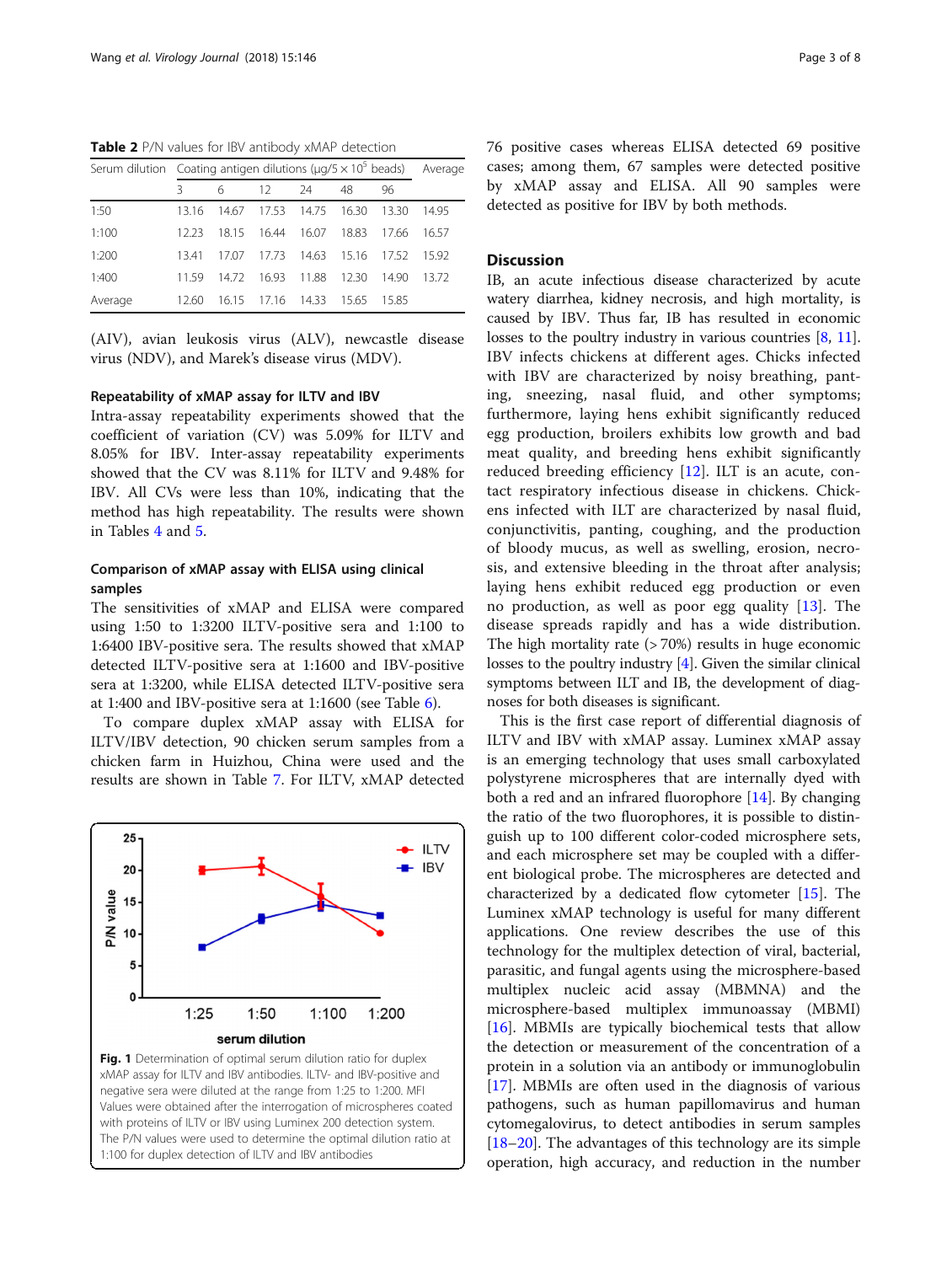|                           |        | ILTV MFI value |       |      |        | IBV MFI value |       |       |  |
|---------------------------|--------|----------------|-------|------|--------|---------------|-------|-------|--|
| SPF chicken negative sera | 113    | 101.5          | 105   | 93   | 207.5  | 198.5         | 196.5 | 184   |  |
|                           | 105    | 97             | 110   | 134  | 192.5  | 197           | 222.5 | 258   |  |
|                           | 68     | 68             | 70    | 74.5 | 127    | 132           | 134.5 | 149.5 |  |
|                           | 58     | 67             | 68    | 72   | 116.5  | 134           | 135   | 141.5 |  |
|                           | 106    | 115.5          | 75    | 90   | 183    | 152.5         | 148   | 134   |  |
|                           | 126    | 98             | 104.5 | 111  | 140    | 158.5         | 164   | 116   |  |
|                           | 89.5   | 86             | 77    | 86   | 132.5  | 150           | 153   | 144   |  |
|                           | 48.5   | 59.5           | 43    | 70   | 119    | 95            | 132   | 87    |  |
| Average                   | 87.17  |                |       |      | 154.22 |               |       |       |  |
| Standard deviation        | 22.59  |                |       |      | 37.51  |               |       |       |  |
| Threshold                 | 154.95 |                |       |      | 266.75 |               |       |       |  |

<span id="page-3-0"></span>Table 3 Threshold of ILTV and IBV antibodies detection

required experiments and samples because a single test simultaneously identifies a variety of pathogens.

This study describes the establishment and validation of single xMAP and duplex xMAP assays. First, to achieve effective and rapid clinical diagnosis of ILT and IBV, single xMAPs were established for the separate diagnosis of these two diseases after screening to identify the best concentrations of microsphere antigens for ILTV gD and IBV N (2.5  $\mu$ g/5 × 10<sup>5</sup> magbeads and and 12 μg/5  $\times$  10<sup>5</sup> magbeads, respectively), with an optimal serum dilution of 1:100. However, it is not ideal to diagnose only one type of pathogen antibody because more than one disease often affects the respiratory tract in poultry. Given the similar clinical symptoms of ILT and IBV, the differential diagnosis of these two pathogens with two single xMAP assays using one sample wastes

time and energy. To achieve the rapid differential diagnosis of clinical samples, it is necessary to establish a duplex xMAP. In addition to ILTV and IBV, AIV and NDV are also common respiratory viruses for poultry. These four diseases have high incidences, and it is difficult to make a differential diagnosis based on clinical symptoms, which are all similar. Figures 2 and 3 showed that our xMAP methods was able to simultaneously detect the antibodies to ILTV or IBV in the sera and had the high specificity. A duplex xMAP can quickly identify ILTV and IBV infection, but it does not indicate possible infection by AIV and NDV. Therefore, based on this study, we propose that quadruplex xMAP should be established in the future for the detection of ILTV, IBV,





positive sera for other avian diseases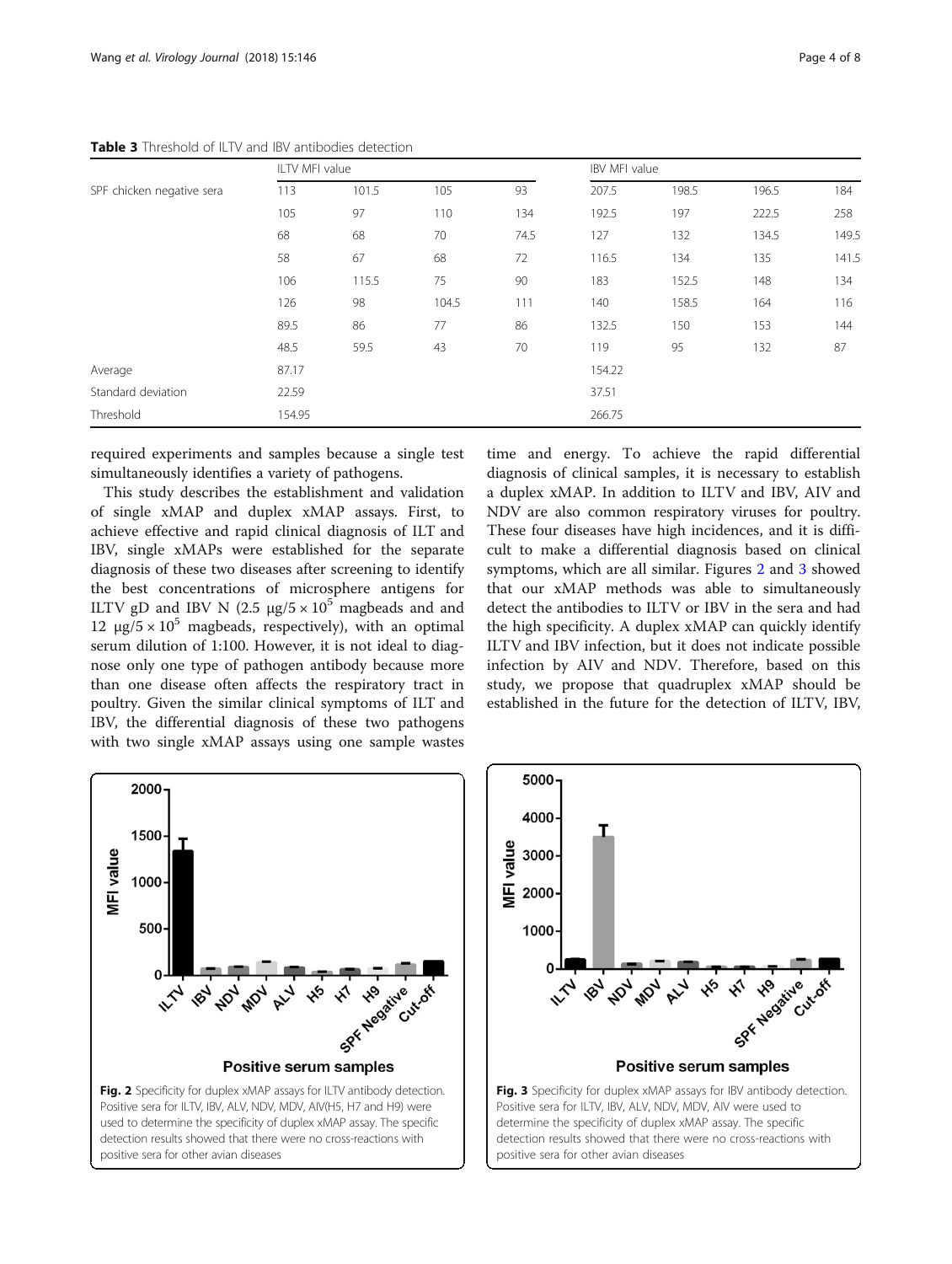| ILTV detection      | Samples  | MFI     | Average | Standard deviation | Intra Cv |
|---------------------|----------|---------|---------|--------------------|----------|
| Repeat Experiment 1 | repeat 1 | 1145.5  | 1208.33 | 61.5433            | 5.09%    |
|                     | repeat 2 | 1268.5  |         |                    |          |
|                     | repeat 3 | 1211    |         |                    |          |
|                     | Negative | 111.33  |         |                    |          |
| Repeat Experiment 2 | repeat 1 | 1127.5  | 1143.00 | 55.8860            | 4.89%    |
|                     | repeat 2 | 1205    |         |                    |          |
|                     | repeat 3 | 1096.5  |         |                    |          |
|                     | Negative | 84.33   |         |                    |          |
| Repeat Experiment 3 | repeat 1 | 1046    | 1028.00 | 16.3707            | 1.59%    |
|                     | repeat 2 | 1024    |         |                    |          |
|                     | repeat 3 | 1014    |         |                    |          |
|                     | Negative | 75.33   |         |                    |          |
| Inter MFI Average   |          | 1126.44 |         |                    |          |
| Standard deviation  |          | 91.30   |         |                    |          |
| Inter Cv            |          | 8.11%   |         |                    |          |

<span id="page-4-0"></span>Table 4 Repeatability experiment of ILTV antibody detection

AIV and NDV as a fast and effective differentiation tool for these four viruses.

Since ELISA was established to detect ILTV antibodies in 1982 [\[21](#page-7-0)], it has demonstrated strong advantages, as well as higher sensitivity than virus neutralization tests (VNT), making it widely applicable. ELISA antibody detection of IBV is also feasible at earlier time points [[22,](#page-7-0) [23\]](#page-7-0) and is currently broadly applied in the poultry industry. Single-analyte ELISA does not support the detection of multiple specific antibody responses simultaneously for a single serum sample [\[24\]](#page-7-0) and possesses other disadvantages, such as the requirement for a relatively large amount of sample, negligible nonspecific binding, and increased background. However, with the development of the poultry industry, requirements dictate that many samples must be detected simultaneously; thus, a new detection method for diagnosis with ILTV and IBV is significant. Luminex xMAP assay represents an alternative for commonly employed indirect tests such as ELISA. The conversion of an ELISA to the xMAP format is uncomplicated, efficient and cost-saving, producing an assay with superior dynamic range and sensitivity [\[25\]](#page-7-0). MBMI represents increased sensitivity and the potential to quantify antibodies, antigens, and other substances (e.g., hormones,

Table 5 Repeatability experiment of IBV antibody detection

| <b>IBV</b>          | Samples  | MFI     | Average        | Standard deviation | Intra Cv |
|---------------------|----------|---------|----------------|--------------------|----------|
| Repeat Experiment 1 | repeat 1 | 2096.5  | 2177.67        | 75.2103            | 3.45%    |
|                     | repeat 2 | 2245    |                |                    |          |
|                     | repeat 3 | 2191.5  |                |                    |          |
|                     | Negative | 177     |                |                    |          |
| Repeat Experiment 2 | repeat 1 | 1770    | 1884.50        | 151.6583           | 8.05%    |
|                     | repeat 2 | 2056.5  |                |                    |          |
|                     | repeat 3 | 1827    |                |                    |          |
|                     | Negative | 141.33  |                |                    |          |
| Repeat Experiment 3 | repeat 1 | 1842    | 1832.00        | 106.3532           | 5.81%    |
|                     | repeat 2 | 1721    |                |                    |          |
|                     | repeat 3 | 1933    |                |                    |          |
|                     | Negative | 127     | $\overline{1}$ |                    |          |
| Inter MFI Average   |          | 1964.72 |                |                    |          |
| Standard deviation  |          | 186.27  |                |                    |          |
| Inter Cv            |          | 9.48%   |                |                    |          |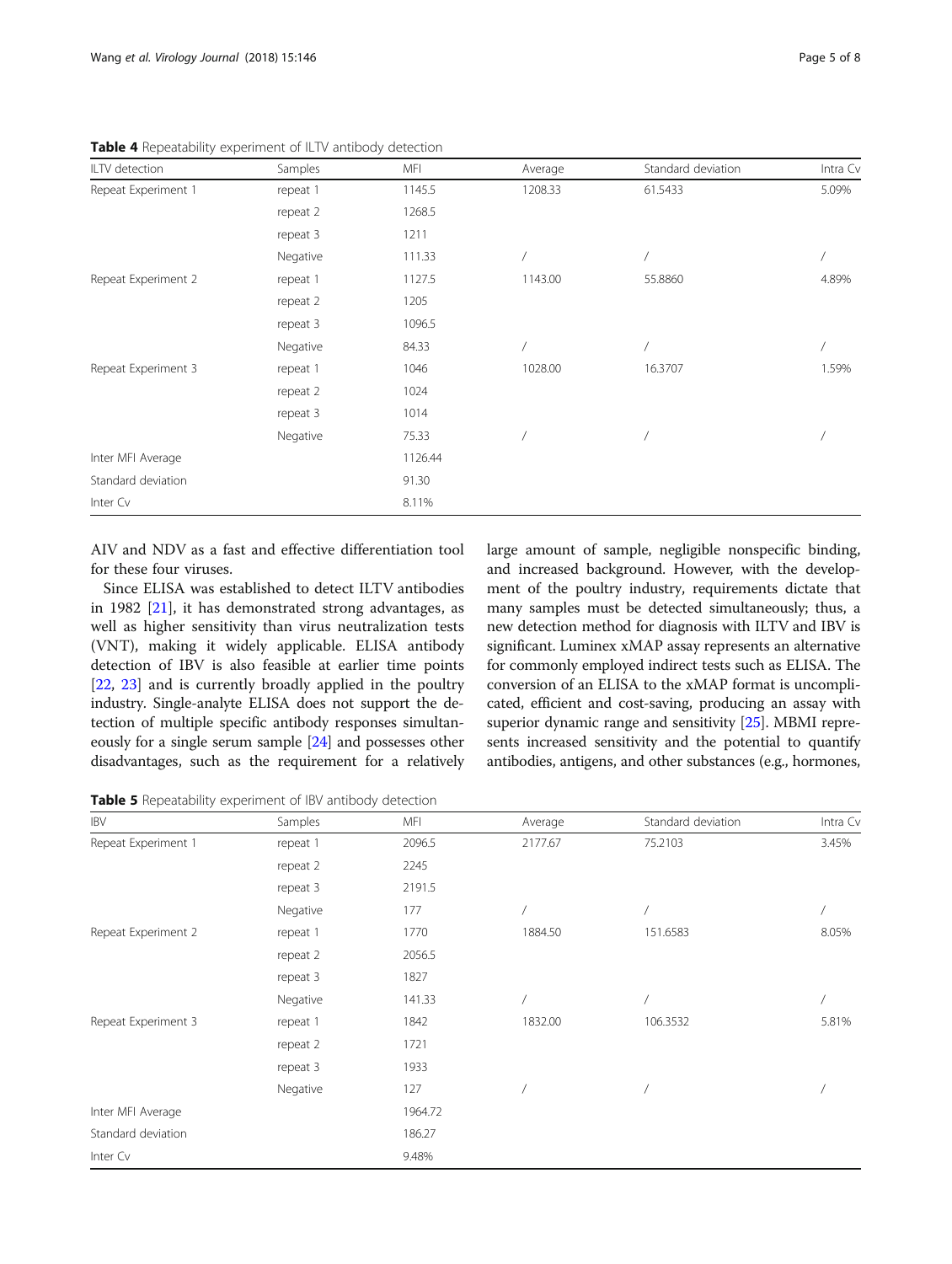| ILTV detection |           |                   |                 |        | IBV detection   |           |                   |                 |        |
|----------------|-----------|-------------------|-----------------|--------|-----------------|-----------|-------------------|-----------------|--------|
| Dilution       | ELISA S/P |                   | <b>XMAP MFI</b> |        | <b>Dilution</b> | ELISA S/P |                   | <b>XMAP MFI</b> |        |
| 1:50           | 2.9178    | $^{+}$            | 2205            | $+$    | 1:100           | 1.5430    | $+$               | 2732.5          | $^{+}$ |
| 1:100          | 2.0395    | $^{+}$            | 1725.5          | $+$    | 1:200           | 1.0445    | $^{+}$            | 2103            | $+$    |
| 1:200          | 1.3866    | $+$               | 1235            | $+$    | 1:400           | 0.6319    | $+$               | 1960            | $+$    |
| 1:400          | 0.8119    | $^{+}$            | 806.5           | $^{+}$ | 1:800           | 0.3961    | $^{+}$            | 1161            | $+$    |
| 1:800          | 0.4607    |                   | 486.5           | $^{+}$ | 1:1600          | 0.2301    | $+$               | 779.5           | $+$    |
| 1:1600         | 0.2536    | $\qquad \qquad =$ | 277.5           | $^{+}$ | 1:3200          | 0.1372    | $\qquad \qquad =$ | 428.5           | $+$    |
| 1:3200         | 0.1262    | $\equiv$          | 145             | -      | 1:6400          | 0.0828    |                   | 226             |        |
| Cut-off        | 0.5000    |                   | 154.95          |        | Cut-off         | 0.2000    |                   | 266.75          |        |

<span id="page-5-0"></span>Table 6 Comparison of xMAP and ELISA sensitivity

cytokines, and tumor markers), unlike conventional ELISA tests [\[26\]](#page-7-0). Luminex xMAP has also been compared with a western blot assay for antibody detection [[27](#page-7-0)]. The results obtained from both methods showed that the sensitivity of xMAP was 82.7%, while the western blot assay sensitivity was 74.7%. Therefore, xMAP may be more efficient and precise than western blots for the diagnosis of diseases. Although ELISA provides relatively accurate results and has been used for many years, this study demonstrates that xMAP is much more sensitive than ELISA for the diagnosis of ILT, as indicated by the results presented in Table 6. In addition, xMAP may be used for the rapid diagnosis of many samples, saving time and effort. The results presented in Table 7, demonstrate that xMAP is highly accurate, with similar detection results to those obtained by ELISA in positive clinical samples; thus, xMAP is able to be widely applicable.

# Conclusions

This study describes how to determine the optimal conditions for establishing duplex xMAP assay based on the singleplex xMAP result, thus providing a reference for establishing multiplex xMAP assay for simultaneous detection of animal pathogen's.antibodies.

# Methods

## Antigens and sera

The antigens used for ILTV were a recombinant gD [[28\]](#page-7-0), expressed, purified, preserved in our laboratory. For the detection of antibodies against IBV, the recombinant N protein was expressed as GST fusion protein in Escherichia coli BL21 (DE3) cells [[29](#page-7-0)]. The negative sera of SPF chickens and the positive virus serum (ILTV, ALV, NDV, MDV, H5, H7 and H9) were purchased form Harbin Weike Biological Technology Development Company, China. The positive sera (IBV and AIV) were obtained from China Veterinary Culture Collection Center. Ninety of clinical chicken serum samples were collected from a chicken farm in Huizhou, China.

## Coupling of proteins to fluorescent microspheres

Prior to coupling, the recombinant proteins was desalted by gel filtration using MicroBio-Spin 6 columns (Bio-Rad, California, USA) based on the manufacture's protocol to exchange the buffer from sodium azide or imidazole to PBS. All the antigens were quantified using Pierce BCA protein Quantification Kit (Thermo Scientific, USA). Coupling of proteins to fluorescent microspheres was performed as described by Karanikola et al. [\[30](#page-7-0)]. MAP MC10007 beads (Luminex, USA) were coupled by gD protein of ILTV and MAP MC10015 beads (Luminex, USA) were coupled by N protein of IBV. A certain number of beads was transferred to one coupling reaction tube, followed by 100 μL bead wash buffer and suspended in 80 μL bead activation buffer. Then 10 μL of 50 mg/ml EDAC (Sigma-Aldrich) and 10 μL of 50 mg/ml S-NHS (Sigma-Aldrich, Germany) were added in the reaction buffer. The reaction tube was gently vortexed for 20 min at room temperature (RT). PBS (pH 7.4, 150 μL) was added twice and the recombinant protein was added. Incubation was carried

**Table 7** Comparison of xMAP and ELISA for ILTV and IBV antibody detection

|             | Detection method | Positive sample  | Negative samples | Total coincidence |
|-------------|------------------|------------------|------------------|-------------------|
| <b>ILTV</b> | <b>xMAP</b>      | 76 $(67a)$       | 14 $(9^a)$       | 84.44%            |
|             | <b>ELISA</b>     | 69               | 21               |                   |
| <b>IBV</b>  | <b>xMAP</b>      | $90(90^{\circ})$ | $(0)$ $(0^a)$    | 100.00%           |
|             | <b>ELISA</b>     | 90               |                  |                   |

aldentical number of detection results for xMAP and ELISA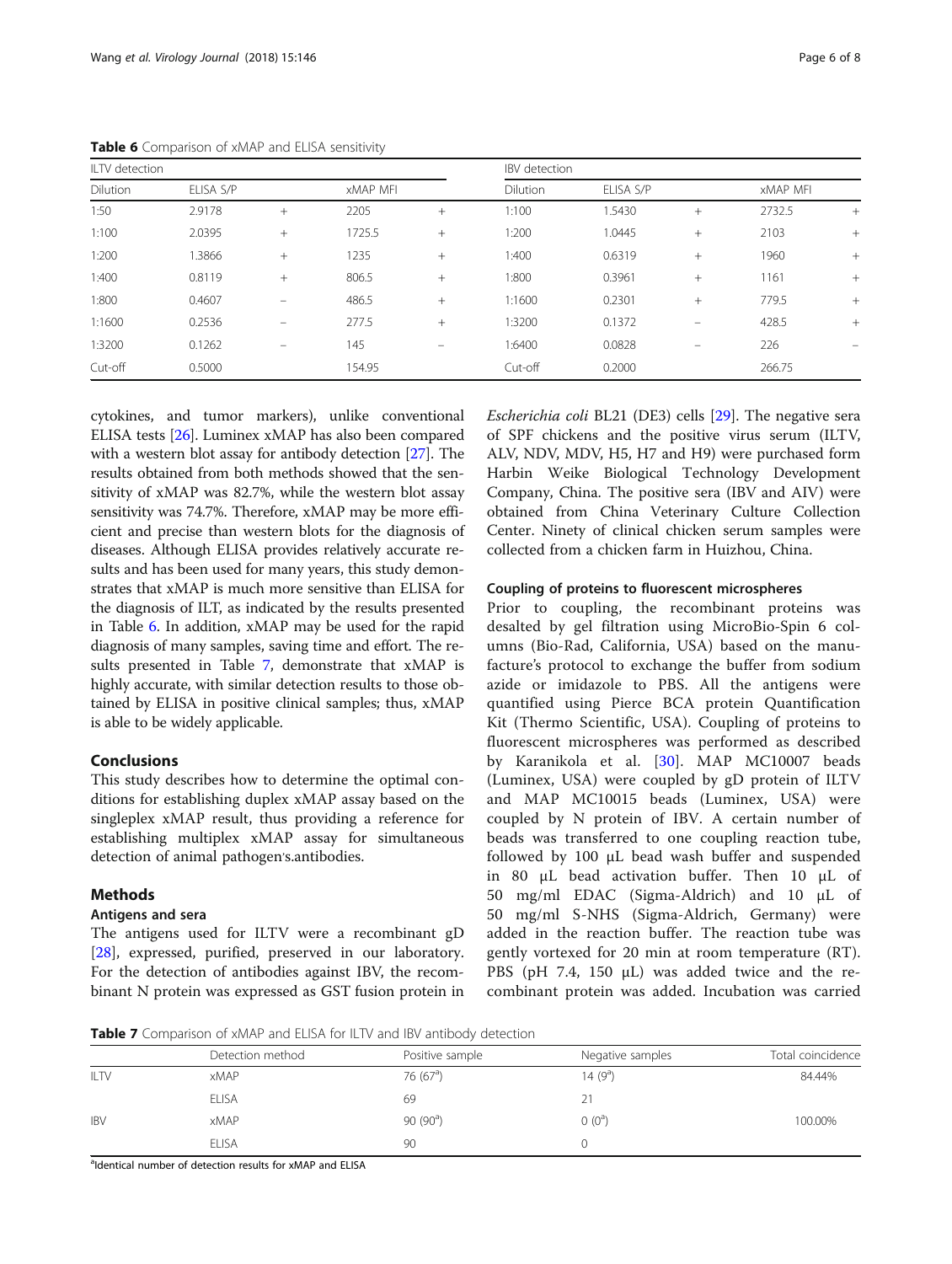<span id="page-6-0"></span>out at RT for 2 h. The coupled beads were centrifuged and washed. Ultimately, the beads were stored at 4 °C in 150 μL storage buffer in the darkness.

### Methods for bead-based xMAP technology

The xMAP assays were carried out in 96-well polystyrene microplates using Luminex 200 detection system (Luminex, USA). Relevant positive and negative sera have been prepared for the establishment of the singleplex xMAP assay to detect ILTV antibody or IBV antibody in the serum. ILTV gD protein at the following concentrations (2.5 μg, 5 μg, 10 μg, 20 μg, 40 μg, and 80 μg) and IBV N protein at the following concentrations (3 μg, 6 μg, 12 μg, 24 μg, 48 μg, and 96 μg) were coupled with  $5 \times 10^5$  magbeads to determine the optimum antigen concentration for singleplex xMAP assay. A serious dilution of sera at the range from 1:25 to 1:200 have been made to determine the optimal sample dilution. Cross-reactivity or specificity was evaluated by making the assay with sera from chicken infected with AIV, ALV, NDV, and MDV. Then, a duplex xMAP assay was established based on the result of two separated singleplex xMAP assay. In briefly, a 50 μL aliquot of the simplex beads (50 beads/ $\mu$ L) or the duplex beads (100 beads/ $\mu$ L, 50 beads/ $\mu$ L each kind) was transferred into the wells, added in 50 μL of diluted sera. Incubation was conducted on a plate shaker (800 rpm) at RT for 60 min. The centrifugation was conducted in the magnetic separator for 60 s. The supernatant was removed from each well. Beads were washed 5 times in 100 μL PBS. Each well was added with 100 μL of a biotinylated secondary antibody (goat anti-chicken IgY, Beijing Solarbio Science & Technology, China) at 2 μg/mL. The plate was shaken (800 rpm) for 30 min at RT and washed as described above. Finally, 2 μg/mL of streptavidin-phycoerythrin (SAPE, Life Technologies GmbH) was added to each well at 100 μL/well. The plate was shaken and the supernatant was removed. Finally, 100 μL of assay buffer was added to each well. The plate was shaken for approximately 15 s and analyzed according to the manufacturer's protocol. All samples were conducted in triplicates in each assay.

### ELISA used for comparison

Commercial ILTV and IBV ELISA kit (Biochek, Netherlands) were used to detect presence of ILTV or IBV antibodies in poultry sera. The assay was performed according to the manufacturer's protocols.

#### Abbreviations

AIV: Avian influenza virus; ALV: Svian leukosis virus; IB: Infectious bronchitis; ILT: Infectious laryngotracheitis; MDV: Marek's disease virus; NDV: Newcastle disease virus

#### Funding

The study was supported by the Science and Technology Research Program from Department of Science and Technology, Guangdong Province and Guangzhou Municipal (2015B070701003, 2016A040403060, 2017B030314171, 2016201604030059 and 2017A070702001) of the. This study was also supported by the National Key Technology R&D Program (2015BAI07B01).

#### Availability of data and materials

All data generated or analyzed during this study are included in this published article. Contact corresponding author for requests.

#### Authors' contributions

All authors contributed to the interpretation of the data, critically revised the manuscript for important intellectual content, approved the final version to be published, and agree to be accountable for all aspects of the work.

#### Ethics approval and consent to participate

Not applicable.

# Consent for publication

Our manuscript does not contain any individual person's data in any form.

#### Competing interests

The authors declare that they have no competing interests.

## Publisher's Note

Springer Nature remains neutral with regard to jurisdictional claims in published maps and institutional affiliations.

#### Author details

<sup>1</sup>Department of Veterinary Medicine, College of Animal Sciences, Zhejiang University, Hangzhou 310058, China. <sup>2</sup>Guangdong Laboratory Animals Monitoring Institute and Guangdong Provincial Key Laboratory of Laboratory Animals, Guangzhou 510640, China.

## Received: 19 April 2018 Accepted: 20 August 2018 Published online: 21 September 2018

#### References

- 1. Eisenberg RJ, Atanasiu D, Cairns TM, Gallagher JR, Krummenacher C, Cohen GH. Herpes virus fusion and entry: a story with many characters. Viruses-Basel. 2012;4:800–32.
- 2. Ignjatovic J, Sapats S. Avian infectious bronchitis virus. Revue Scientifique Et Technique De L Office International Des Epizooties. 2000;19:493–508.
- Jones RC. Viral respiratory diseases (ILT, aMPV infections, IB): are they ever under control? Br Poult Sci. 2010;51:1–11.
- 4. Fuchs W, Veits J, Helferich D, Granzow H, Teifke JP, Mettenleiter TC. Molecular biology of avian infectious laryngotracheitis virus. Vet Res. 2007;38:261–79.
- 5. Di Giovine P, Settembre EC, Bhargava AK, Luftig MA, Lou H, Cohen GH, Eisenberg RJ, Krummenacher C, Carfi A. Structure of herpes simplex virus glycoprotein D bound to the human receptor nectin-1. PLoS Pathog. 2011;7:e1002277.
- 6. Lazear E, Whitbeck JC, Ponce-de-Leon M, Cairns TM, Willis SH, Zuo Y, Krummenacher C, Cohen GH, Eisenberg RJ. Antibody-induced conformational changes in herpes simplex virus glycoprotein gD reveal new targets for virus neutralization. J Virol. 2012;86:1563–76.
- 7. Zhao W, Spatz S, Zhang ZY, Wen GY, Garcia M, Zsak L, Yu QZ. Newcastle disease virus (NDV) recombinants expressing infectious Laryngotracheitis virus (ILTV) glycoproteins gB and gD protect chickens against ILTV and NDV challenges. J Virol. 2014;88:8397–406.
- 8. Cavanagh D. Coronavirus avian infectious bronchitis virus. Vet Res. 2007;38:281–97.
- 9. Zhang DY, Zhou JY, Fang J, Hu JQ, Wu JX, Mu AX. An ELISA for antibodies to infectious bronchitis virus based on nucleocapsid protein produced in Escherichia coli. Veterinarni Medicina. 2005;50:336–44.
- 10. Krishhan VV, Khan IH, Luciw PA. Multiplexed microbead immunoassays by flow cytometry for molecular profiling: basic concepts and proteomics applications. Crit Rev Biotechnol. 2009;29:29–43.
- 11. Reagan RL, Yancey F, Brueckner AL. Response of young rabbits to infectious bronchitis virus (Wachtel strain). Poult Sci. 1955;34:1173–4.